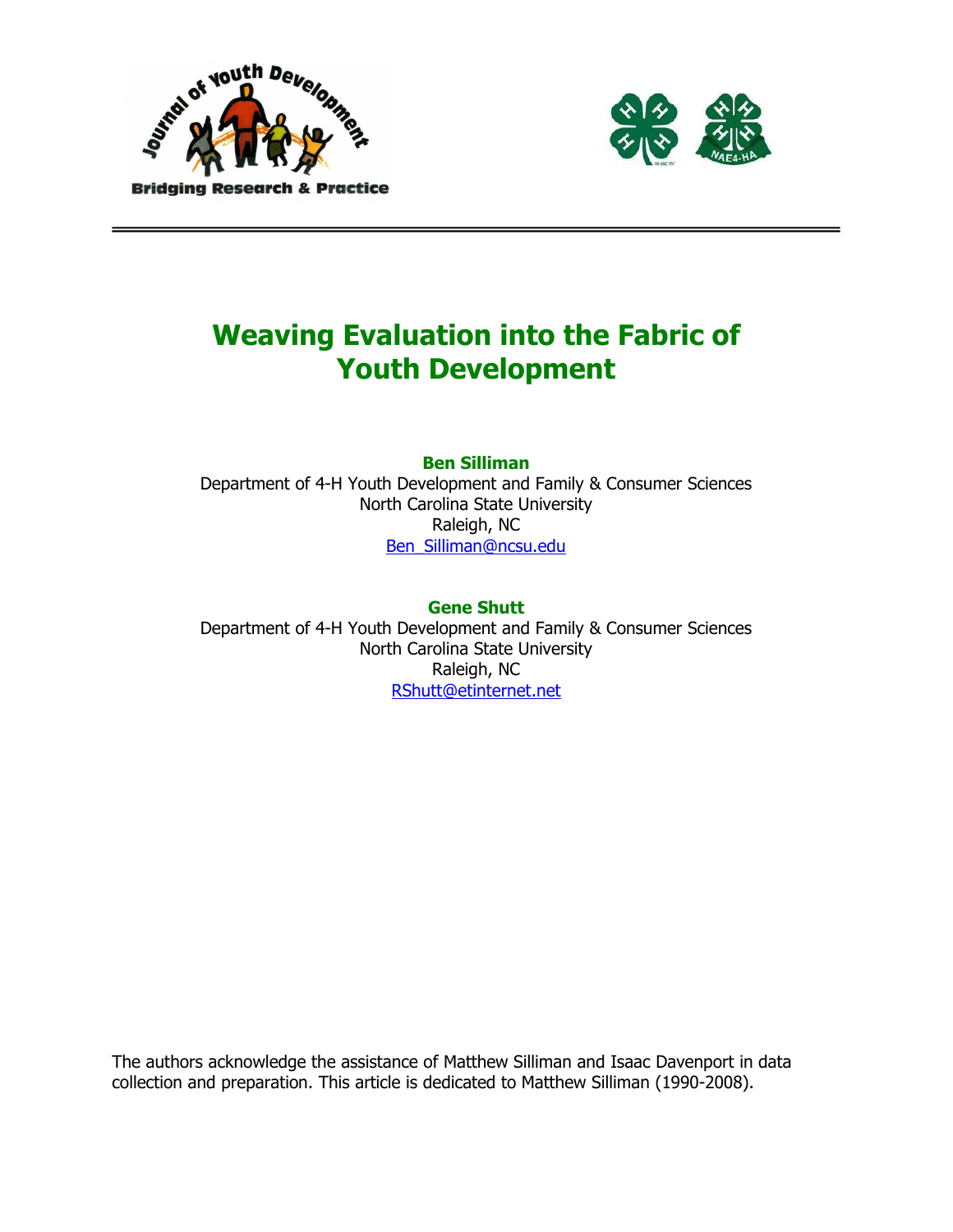

## **JOURNAL OF YOUTH DEVELOPMENT**

bridging research and practice



Volume 5, Number 3, Fall 2010 Article 100503FA003

## Weaving Evaluation into the Fabric of Youth Development

Ben Silliman and Gene Shutt North Carolina State University

Abstract: An Empowerment Evaluation process served to engage staff and campers and foster integration of authentic assessment methods into youth camp programming over a three-year period. Key elements to the process included program planning, staff training, timing and balance of action and reflection activities, data collection and management. Camp staff involved for 2-3 years reported improved focus and staff who served in the third year achieved mastery in communication, leadership, teaching, and management skills. A purposive sample of three different camp venues evaluated in Year 3 indicated that campers improved significantly in outdoor and life skills. Over 70% felt safe, supported, and enabled to build skills. Implications for practice, research, and policy are discussed.

## **Introduction**

Youth programs such as summer camps are living systems that staff and campers know as few evaluators could hope to appreciate. Thus a professional evaluator is wise not to disrupt the flow of non-formal learning but rather collaborate with camp staff to assess processes and outcomes from the inside out. Such an integrated or embedded evaluation process adds value beyond generating accountability data. Engaging camp staff and campers in sharing experiences, achievements, and struggles enables both parties to build positive relationships, identify and adjust to changing needs, and use that knowledge and skill to optimize their camp experience. The purpose of this research report is to describe a program development process used to integrate evaluation into the fabric of a residential summer camp and describe outcomes for three diverse experiences served by that facility.

A growing body of research indicates that residential summer camps benefit youth campers (American Camp Association, 2005, 2006; Garst & Bruce, 2003; Klem & Nicholson, 2008; Loeser, Bailey, Benson, & Dean, 2004) and teens or young adults who serve as counselors (Brandt & Arnold, 2006; Garst & Johnson, 2005; Garst & Bruce, 2003). High quality camps provide supportive relationships (Spencer, Jordan, & Sazama, 2004; Thurber, Scheuler,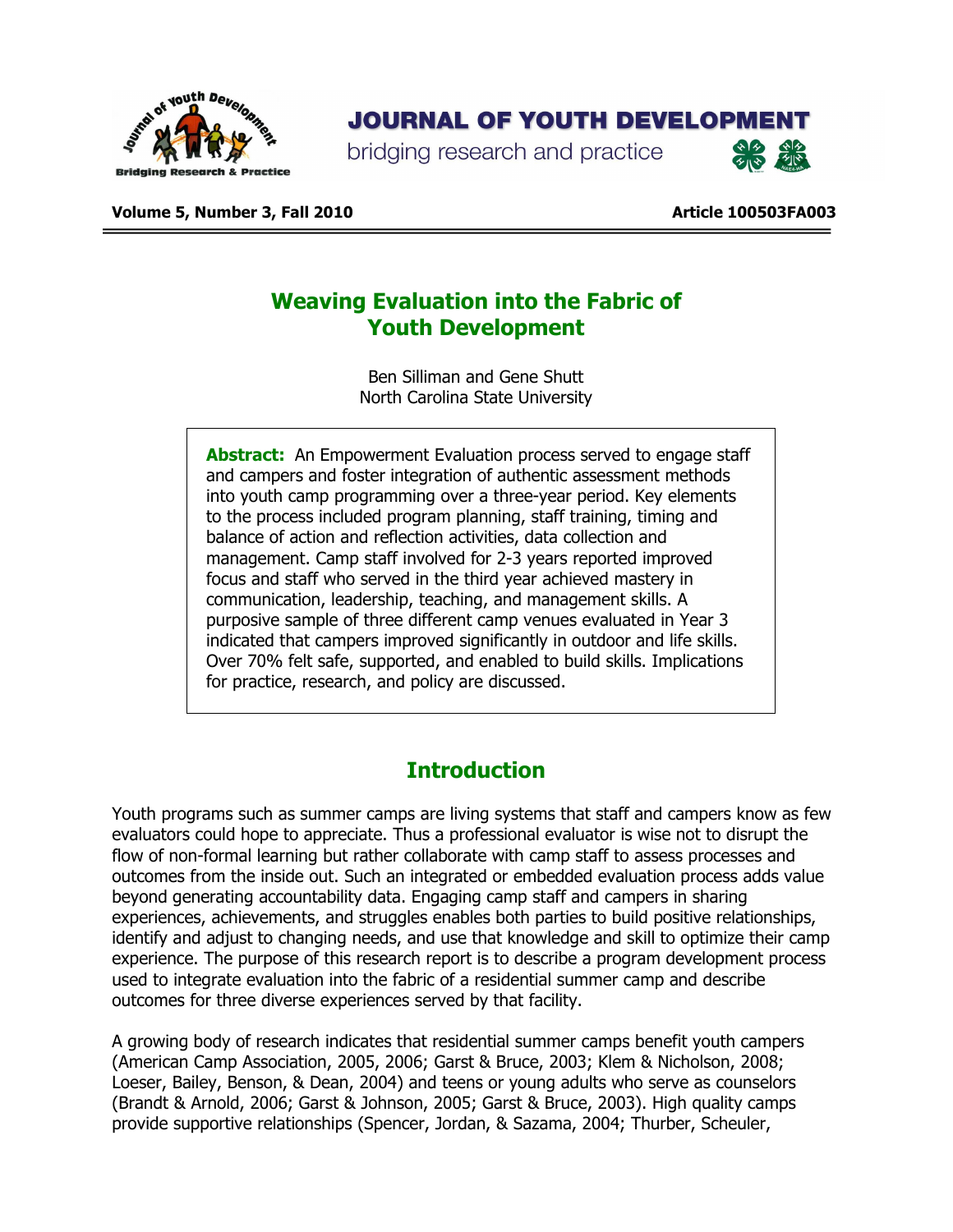Scanlon, & Henderson, 2007) in which youth can connect with nature, learn outdoor or specialized skills, and grow in social and leadership skills (American Camp Association, 2005, 2006). Most of these benefits derive from *how* programs are conducted; that is, their use of positive youth development practices (American Camp Association, 2005; Powell, 2003).

Camping programs face increasing pressure to demonstrate exemplary practices and outcomes, yet most must do so with limited expertise, budget, and time on evaluation tasks. Fortunately, timely investments in program development and staff training can set the stage for continuous quality improvement and sustained outcomes to meet these demands (American Camp Association, 2007; Henderson & Bialeschki, 2007). Empowerment Evaluation (EE) (Fetterman & Wandersman, 2005) provides a theoretical framework and skill set particularly well-adapted to program development and capacity-building in camp settings. In contrast to traditional approaches, EE operates as more of an internal evaluation process focused on selfdetermination and capacity-building. The evaluator acts less as an expert and more as coach and critical friend, collaborating with program staff toward mutually valued goals in program improvement and professional development. EE enables staff, who are well-positioned to judge children's needs and performance, to *record* data as it is generated, *reflect* with peers, supervisor, and project evaluator, and *refine* strategies to better meet needs of individual campers or groups. This approach seems consistent with recommendations for staff development by the American Camp Association (2007) and for engaging youth and staff in camp quality improvement (Bialeschki, n.d.). Alternative or authentic assessment (AA) methods recommended for school (Rennert-Ariev, 2005) and out-of-school (Fenichel & Schweingruber, 2010) settings are compatible tools to implement Empowerment Evaluation and positive youth development practices.

#### Evolution of the Camp Evaluation Process

The evaluation process and outcomes described herein was woven into the fabric of camp life over a three year period. Within the broader framework of Empowerment Evaluation, annual orientation, cabin conversations, weekly staff debriefing, and end-of-season debriefing clarified the camp's mission (positive youth development through outdoor and life skills programming) and engaged staff and campers in annual and weekly "taking stock" and iterative planning activities.

In the first year, guided by positive youth development practices (Eccles & Gootman, 2002) and program evaluation standards (Joint Committee, 1994), the authors developed a simple logic model and trained staff to complete checklists on outdoor skills and manage youth selfassessments of life skills (pre/post) and program climate (post). Camper feedback was overwhelmingly positive. However, counselor role overload, program time constraints, and camper literacy issues contributed to consistent stress over the evaluation process.

In the second year staff received more training and scheduled more time to observe and interact with campers on outdoor and life skills. Youth self-report was limited to post-camp assessment of program climate, using a PowerPoint program with infrared clickers. Debriefing conversations for campers and camp staff aided individual growth, group cohesion, and program adjustment. By the third year, experienced staff were able to blend observations, checklists, individual contacts, and debriefing conversations of cabin groups into the natural flow of programming. Most made use of suggested small group activities and conversation topics targeting life-skills to enhance this process. Campers were given a daily time to write in a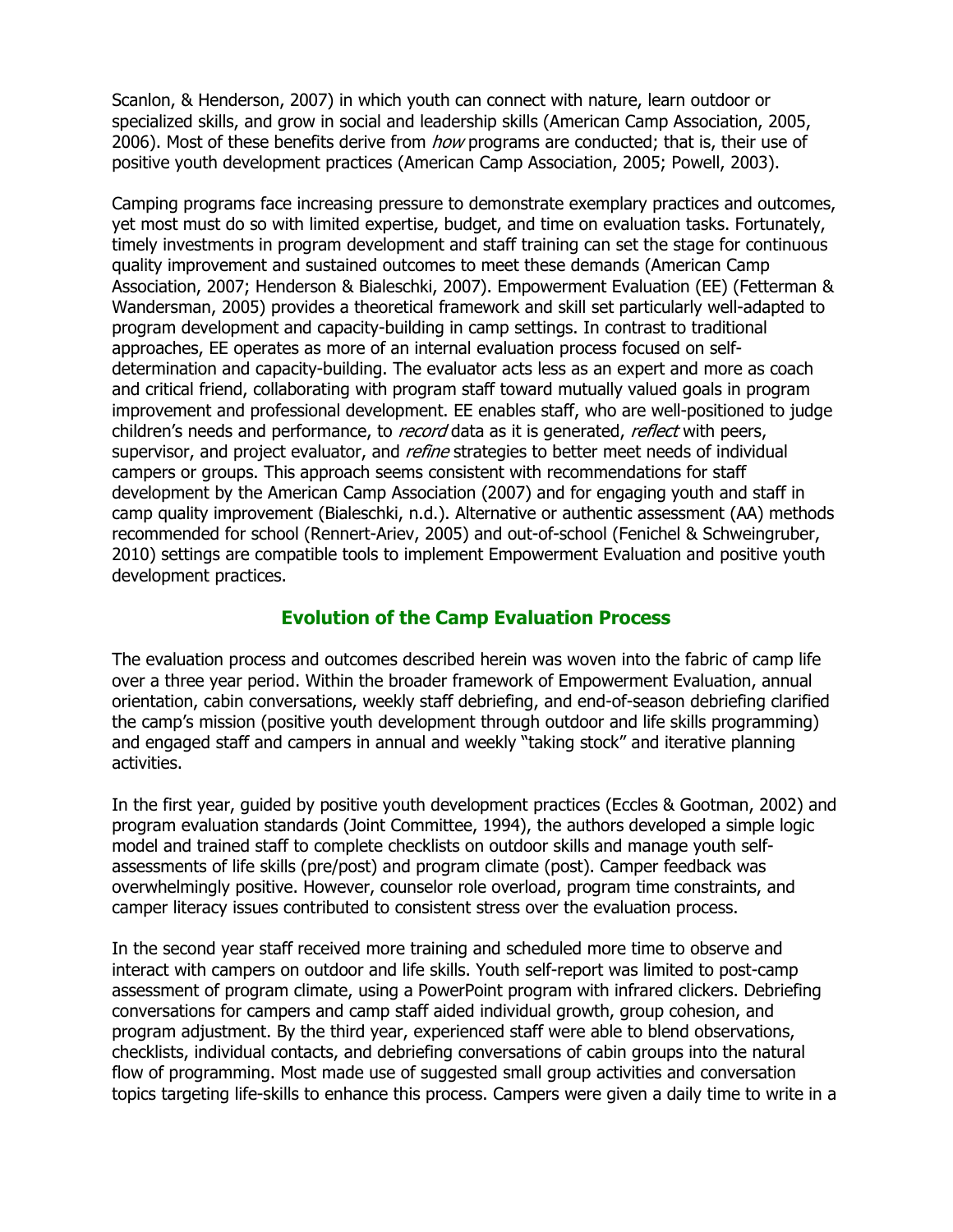journal and rest after lunch. Camper registration data was matched with process and outcome input, enabling group comparisons. A summary of youth and camp staff results follows.

#### **Methods**

A purposive sample was selected representing the facility's diverse camping groups, all of which served 10-15 year-olds. These included a traditional youth camp, 4-H Junior Camp (JR), including 51 boys and 49 girls ( $n = 108$ ), a special audience camp, Operation Military Kids (OMK), reaching 41 boys and 37 girls ( $n = 79$ ), and a wildlife/hunter safety theme camp, Fur, Fish, and Game (FFG) with 45 boys and 8 girls. All campers completed an enrollment form including demographic data. During each week, campers were assessed on two impact areas, outdoor skills and life skills, and one environmental factor, youth program climate. Outdoor skills in JR and OMK included archery and canoeing, assessed by instructional counselors using rubrics for safety and procedural skills. FFG campers completed a series of hunter safety and wildlife knowledge courses and assessments conducted by expert volunteers.

Each camper was assessed by his or her cabin counselor using a retrospective post-then-pre Life Skills Observation Checklist (LSOC) and journal. Six skills derived from the American Camp Association (ACA) study (2005): listening, conflict resolution, building friendships, new adventures, independence, and connecting to nature. Two skill sets were recommended by camp staff: practicing camp traditions (e.g., completing chores, etiquette, flag and other rituals) and exercising leadership. External observation was deemed more reliable than self-report as used in the ACA (2005) study since. Observations also reduced youth time on evaluation tasks and enhanced counselor awareness of camper growth. A pilot group of camp staff affirmed its face validity and utility in the month preceding camp. All counselors were trained on use of the tool before camp and checked periodically by the camp director throughout the summer.

Near the end of their weeklong camp experience, all participants completed a 30-item Youth Program Climate (YPC) survey using PowerPoint slides and infrared remote clickers. YPC construct validity rests on best practice program traits including safety, support, positive social norms, belongingness, skill-building, self-efficacy, and synergy with home and community (Eccles & Gootman, 2002). Previous research found it reliable with child and teen audiences (Silliman, 2008, 2009). Campers also enjoyed a brief time each day to write in personal journals. These reflections were not collected for analysis but may have contributed in content or quality of nightly conversations in cabin groups.

Camp counselors (12 male, 14 female) self- assessed their own competencies before and after the camping season using the Camp Staff Skills assessment. Fifteen competencies representing communication, leadership, teaching, and management skills were drawn from camp job descriptions and prior research (Brandt & Arnold, 2006; Garst & Johnson, 2005). Fifteen additional items administered at the end of the season tapped staff perceptions of the Influence of Camp Staff Experience on factors ranging from desire to help others to career choice. Face and content validity for both scales were established through a panel of camp directors. Each scale enabled staff to reflect on core capacities and growth in the counseling experience. The camp director also completed individual observations on staff skill growth using the same scale. Camp Staff engaged in debriefing conversations together weekly, taking note of program strengths and needs for improvement. The camp director supervised all staff and was aided by several experienced counselors in coaching newer staff. Data for all scales was analyzed using SPSS-PC, Version 16. Informal notes from weekly staff debriefing conversations were examined for key themes to gain additional insights on the process.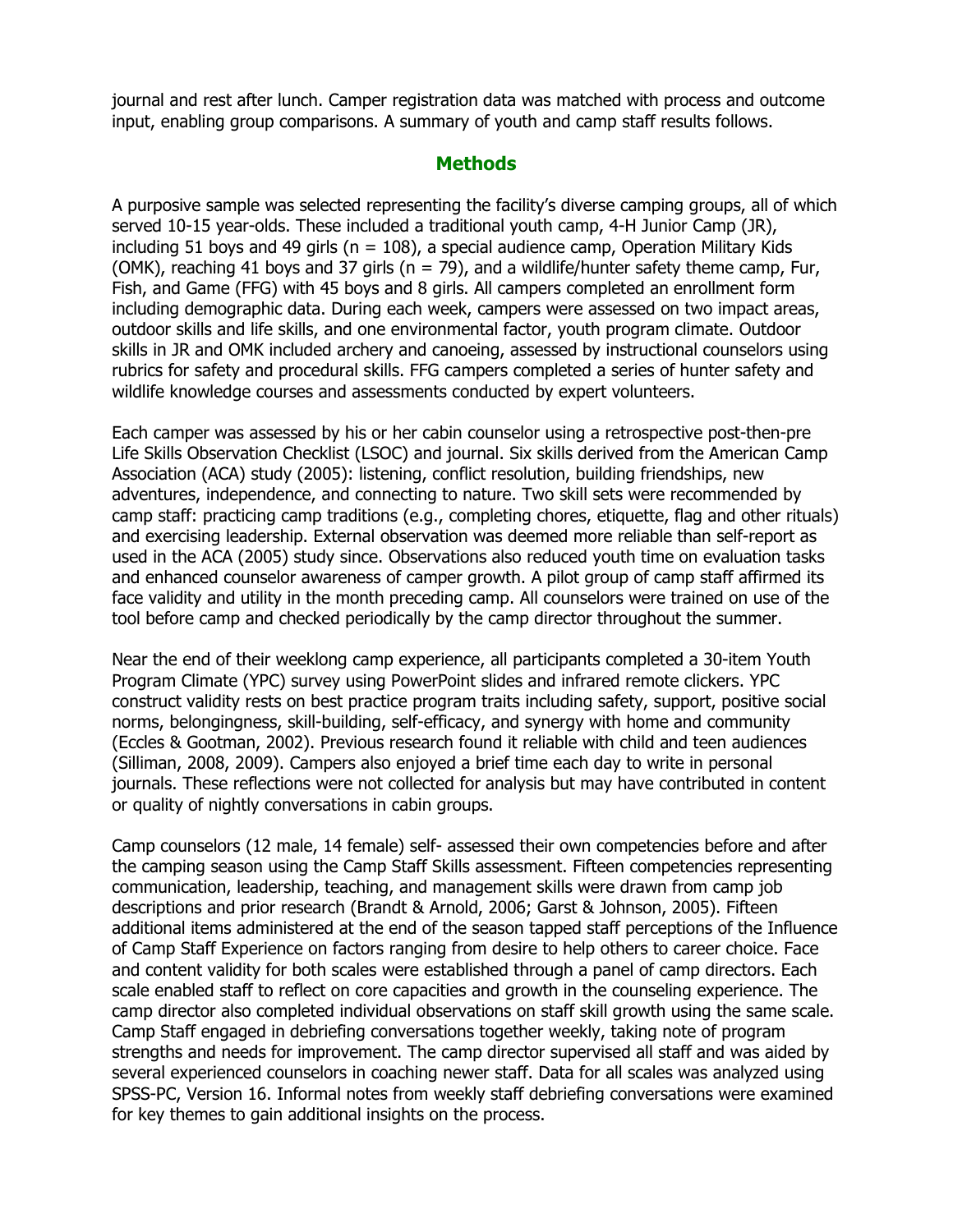#### **Results**

#### Youth Outcomes

Results were tabulated for each camp in order to preserve the uniqueness of each audience and program yet facilitate comparison of trends across them. Outdoor Skills, Life Skills, and Youth Program Climate were assessed in each camp.

**Outdoor Skills Observations.** Campers in JR and OMK arrived at camp with scant awareness of safety rules or basic skills in archery or canoeing. At the conclusion of camp, over 90% of youth were able to describe and follow safety rules and complete the basic skills independently. FFG camper knowledge of wildlife and hunter safety was not assessed initially, but all those who participated earned the hunter safety certificate.

Life Skills Observation Checklist. Cabin counselors evaluated eight factors characteristic of the camping experience and provided retrospective ratings on each camper. Pre- and postcamp differences were significant for all variables in all camps. Trends for the greatest gains, by camp, were as follows:

- 4-H Junior Camp: Scale reliability for LSOC pre-test was (alpha = .87) and for the posttest (alpha = .87). The five factors with greatest gains included Building Friendships (.72 on a 4-pt. scale), Listening (.67), Trying New Things (.59), Independence (.58), and Leadership (.52) were significantly higher than three areas with smallest gains, including Connecting to Nature (.44), Keeping Traditions (.44), and Resolving Conflicts (.39). Ratings of boys and girls for all areas showed no statistical differences on beginning, ending, or gain scores. Reliability for difference scores was high (alpha  $= .84$ ).
- Operation Military Kids: Scale reliability for LSOC pre-test was (alpha = .83) and for the post-test (alpha = .85). The five factors with greatest gains include Leadership (.72), Building Friendships (.57), Conflict Resolution (.57), Keeping Traditions (.49), and Connecting to Nature (.48). Ratings of boys and girls for all areas showed no statistical differences on beginning, ending, or gain scores. Reliability for difference scores was high (alpha = .84). Results confirm earlier research indicating that expanding friendships and social skills, trying new activities, developing independence and leadership are among the most important results of attending Summer camp.
- Fur, Fish, and Game: Scale reliability for LSOC pre-test was (alpha = .60) and for the post-test (alpha = .74). The five factors with greatest gains include Keeping Traditions (.64), Leadership (.63), Building Friendships, Conflict Resolution, and Independence (.50). Ratings of boys and girls for all areas showed no statistical differences on beginning, ending, or gain scores. Reliability for difference scores was high (alpha = .84). Results confirm earlier research indicating that expanding friendships and social skills, trying new activities, developing independence and leadership are among the most important results of attending summer camp.

**Youth Program Climate Survey.** Youth reported that their camp experiences were overwhelmingly positive. Alpha reliability for the scale in all three camps averaged .88. Over seventy percent in all camps agreed that they felt safe, supported, and enabled to build skills. Although as many as fifty-four percent (in OMK) disagreed that "Other Kids Cared," most (65- 90%) affirmed social norms for acceptance and belonging, teamwork (76-88%), and service (84-91%). Almost thirty-five percent in two camps indicated that "Conflicts Were a Problem," suggesting that individual hassles rather than overall camp culture were problematic. Further,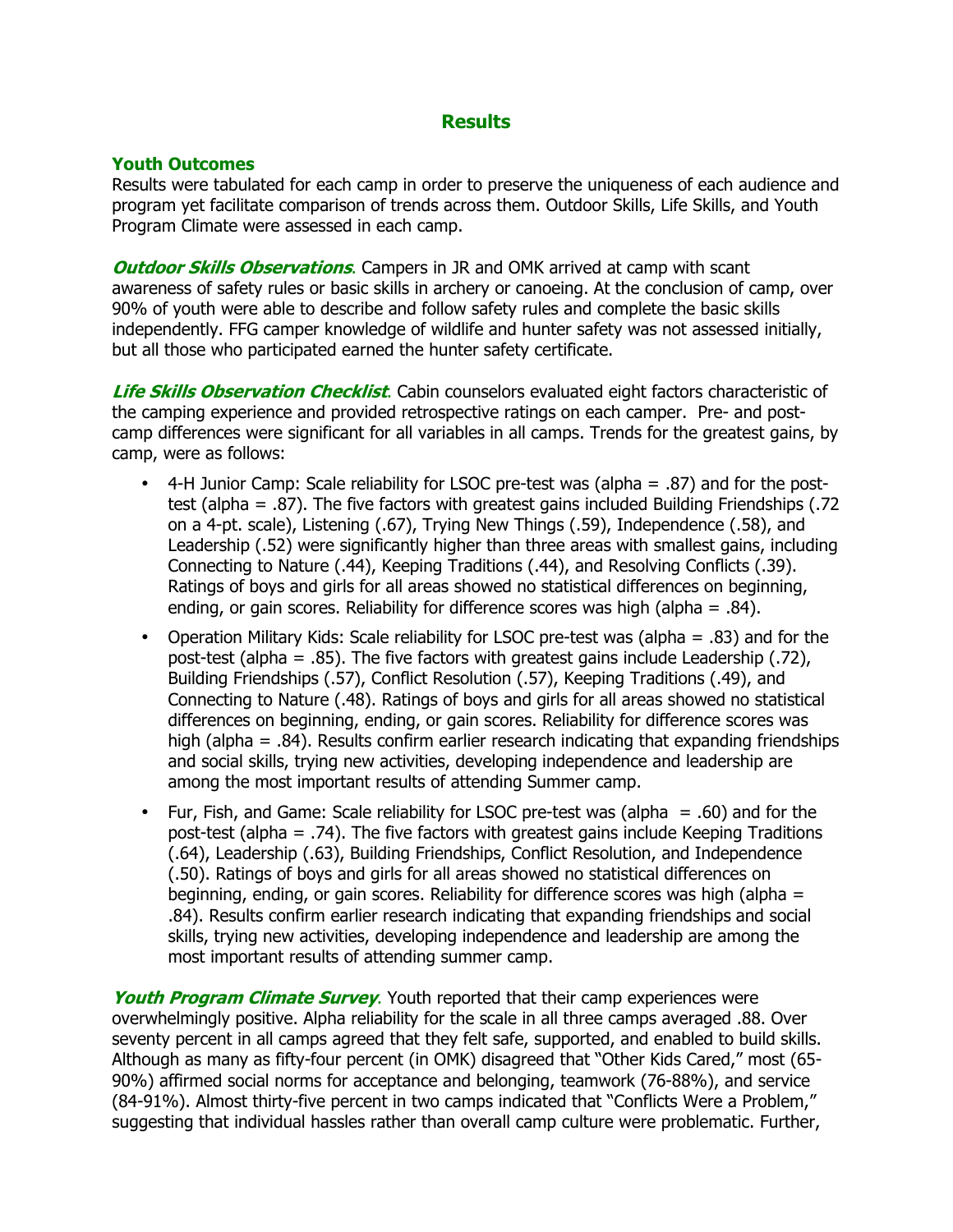around ninety percent youth in all camps did not report feeling "Embarrassed or Put Down." Although the vast majority (70-80%) felt that adults listened and were approachable, nearly one quarter did not agree that adults were approachable.

In all camps, a large majority of youth (75%) agreed that camp provided opportunities to set goals, learn new subjects, and gain skills. About the same percentage viewed camp as a place to take responsibility and make a difference. Over seventy percent of youth reported that the camp helped them grow in confidence, responsibility, and leadership. Over ninety percent felt that rules were clearly defined and seventy-five percent agreed that discipline was not too strict or loose. Over seventy-five percent agreed that activities promoted healthy habits.

Perspectives on program climate showed few differences by age, gender, or race, with significant differences only in the 4-H Junior Camp group. There, girls scored significantly higher than boys on viewing other kids as caring, discipline as appropriate, and seeing camp as a part of a broader social network. No differences were identified by race.

#### Counselor Debriefing Observations

Weekly debriefing conversations led by the camp director or his assistant enabled camp staff to reflect on programming and evaluation activities, to encourage and to learn from one another. Early in the Year 3 Evaluation staff rehearsed a shared understanding of Outdoor Skills Checklists and Life Skills Observations, then regularly checked procedures for implementing these tools. Discussions revealed the need for cabin counselors to assist instructional counselors in helping campers demonstrate Outdoor Skills Checklists. Staff noted that the Life Skills Observation rubric provided focus and clarity on carrying out the camp mission and building relationships with campers. They also shared ideas on how to frame questions with individuals or small groups that might result in more accurate and complete documentation of life skills growth. Staff generated several strategies for facilitating daily reflection on Nature, teamwork, or outdoor skills learning as well as ways to invite camper input on the next day's activities. During these times, staff also shared ideas to teach and discuss life skills such as conflict resolution and leadership. Debriefing also resulted in eliminating evaluation ideas such as efforts to monitor cabin routines (based on tedium and time constraints) or duplicate camper journals (limiting input demands, allowing greater privacy). Most importantly, debriefing facilitated mid-course program improvements and re-energizing around the mission which supported quality and continuity of programming (as evidenced by outcome and climate results) throughout the camping season.

#### Counselor Outcomes

Reliability for Camp Staff Skills assessments was high (alpha [pre] = .85, [post] = .89). At pretest, over fifty percent described themselves as having mastery in communication, leadership, teaching, and management skills. However, 11 of 15 items showed significant pre-post differences ( $p < .05$ ): communicating with peers and with supervisors, leading small and large groups, mediating conflict resolution, dealing with difficult children, planning educational activities, decision-making, self-discipline, and problem solving. Non-significant differences in pre-post scores on listening, conflict resolution, teaching, teamwork, and handling emergencies were largely due to high levels of initial mastery.

In their weekly debriefing sessions with the camp director, staff identified critical strengths and weaknesses of their own and the larger camp schedule and took an active role in troubleshooting solutions. At the end of the season, responses to the Influence of Camp Experience survey (alpha = .87) indicated that staff viewed camp as a major influence on their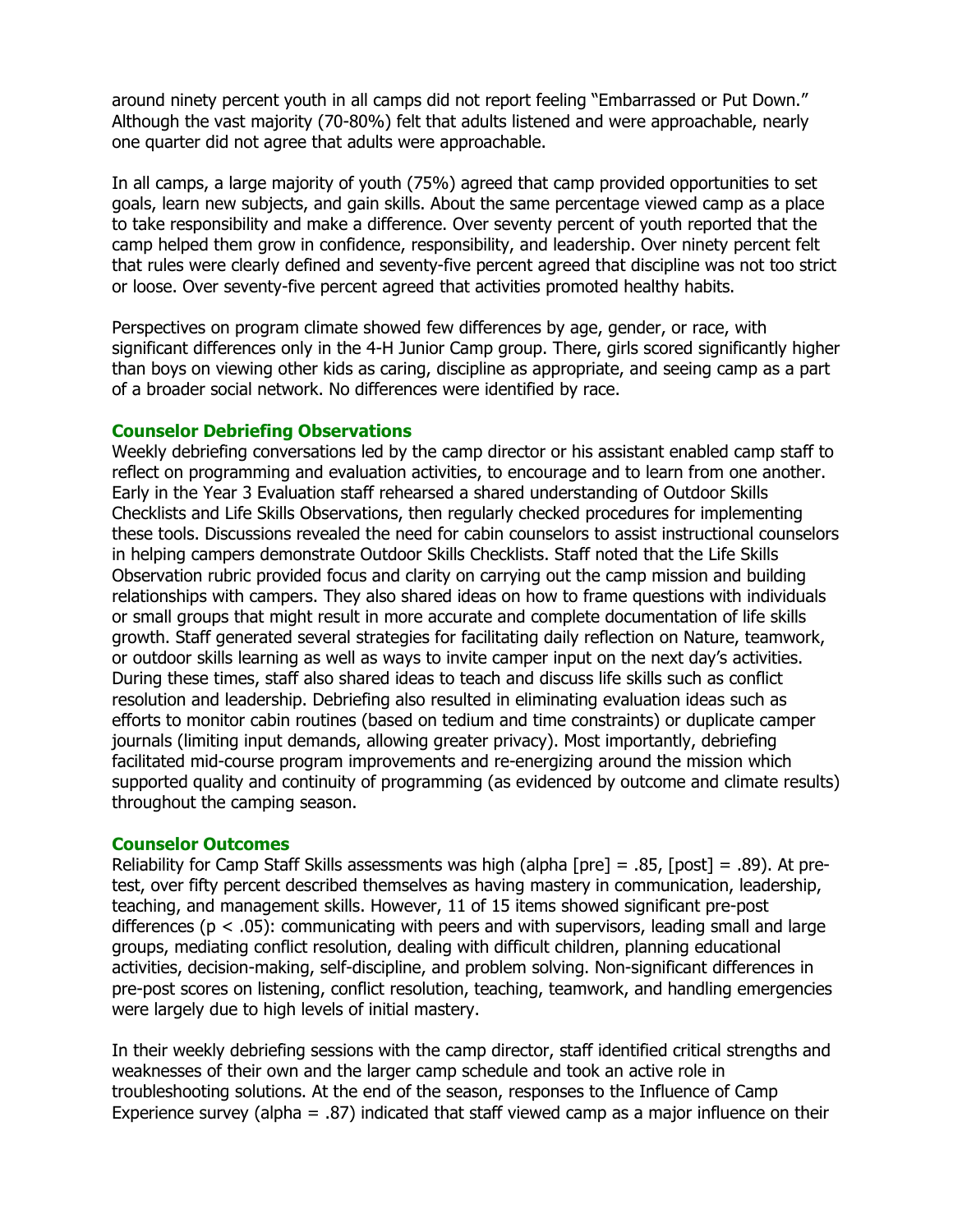growth in desire to help others (78%), outdoor skills (71%), practical skills (62%), quality relationships (58%), and safety practices (50%). A high percentage of staff cited camp as a moderate or major influence on several other skills: creativity (100%), appreciation of differences (96%), workplace skills (96%), empathy (88%), self-efficacy (88%), sense of citizenship (88%), critical thinking (87%), health habits and fitness (83%).

#### **Discussion**

Using an Empowerment Evaluation approach over a three-year period, the authors and camp staff developed and implemented a plan integrating evaluation with educational and relational processes in a residential youth camp. The process seemed simple at first, and was in many ways an extension of the camp director's practice of taking stock, week-by-week through the camping season and annually between seasons. In fact, staff who began the process in 2006 could have answered in the affirmative to most of the items on the American Camp Association (ACA) Youth Outcomes Readiness Checklist (American Camp Association, 2007). Consistent with Checklist priorities, a mission statement and program goals were documented and interpreted to staff and parents and the camp was accredited with ACA. Also, stakeholders including campers, parents, and staff had been engaged in prior evaluation efforts, with results shared in program improvement and promotion. In addition, staff made efforts to assess camp culture and involve campers and staff. Finally, tools were developed and implemented to gather data.

Using the Empowerment Evaluation process, nearly two years of careful listening to counselor and camper feedback, refinements in camp procedures and evaluation instruments, and adjustments to training and mentoring were needed to turn apparent readiness into effective practice. By Year 3, staff became interpreters of the camp's mission, took stock of operations and opportunities, and adjusted plans to maximize their effectiveness with each camping group. Authentic assessment of outdoor skills enabled campers to learn and confirm skills interactively with experts. Debriefing and planning conversations in cabin and activity groups engaged youth in deciding, discovering, and discussing, which enabled staff to more accurately and effectively document growth in life skills.

The one-time, game-like Youth Program Climate survey provided a much more empowering and less stressful medium for evaluating camp experiences than the pencil-and-paper approach used in the first year. Ease-of-use and relatively few questions or difficulties in implementation, and high reliabilities confirmed the value of instruments and methods.

In the third year of the program development process youth outcomes were positive for all camping groups. Both boys and girls at all ages experienced significant growth in life skills such as building friendships, communicating, and working out conflicts. Most took advantage of unique opportunities to try new activities, develop independence, and practice leadership. Youth also grew closer to Nature and camp traditions emphasizing responsibility and teamwork. These results are consistent with research by the American Camping Association (2005) and others indicating that intensive camping experiences can have profound effects on the development of middle and high school youth. Practical and social competence, confidence and independence, positive connections with peers and adults, character in respecting rules and persons, and caring through collegiality and service are recognized as significant factors in successful transitions from middle childhood toward puberty and adolescence (Theokas, Almergi, Lerner, Dowling, Benson, Scales, & vonEye, 2005).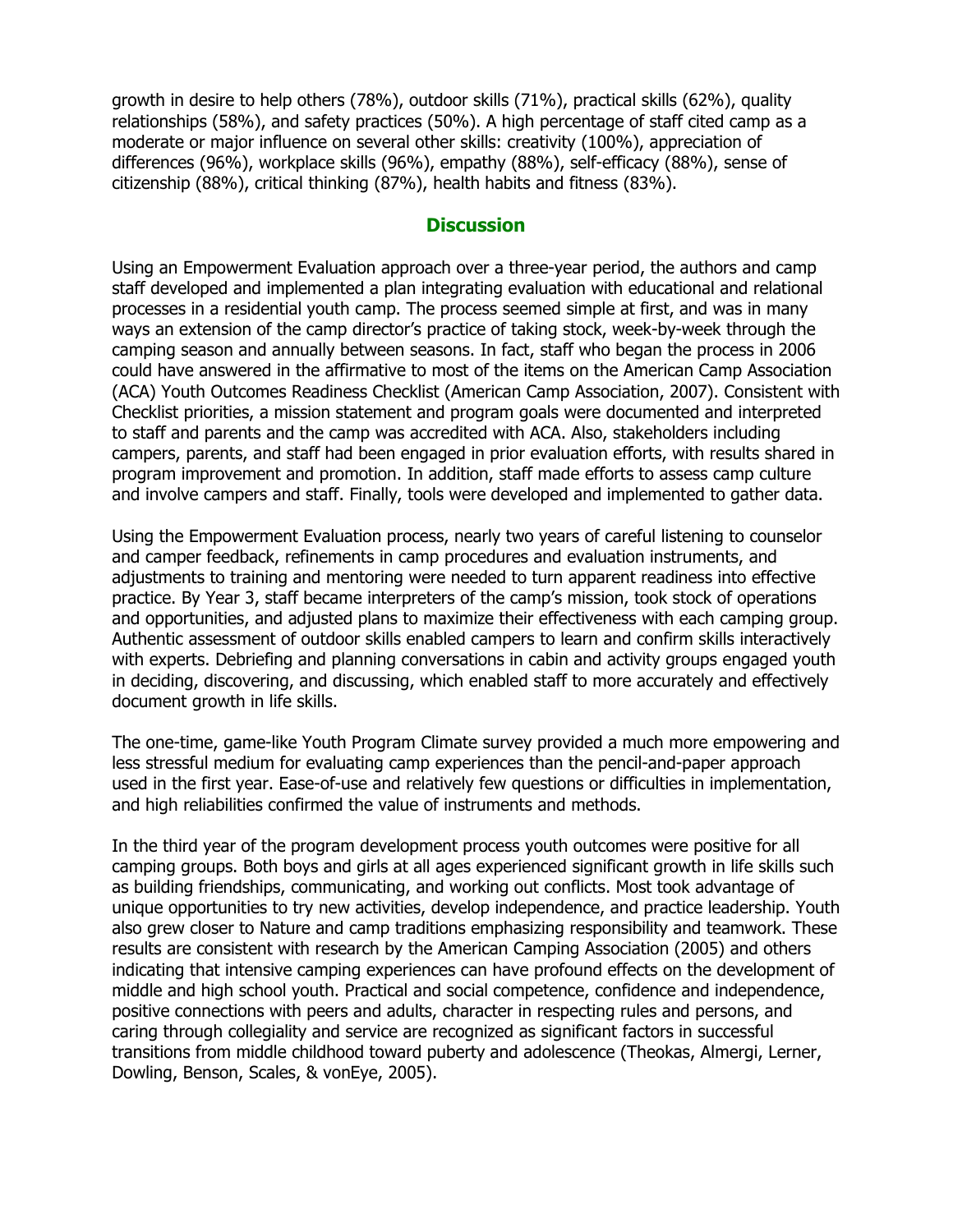Each of the groups sampled found the camp climate safe, supportive, and skill-building. This feedback from youth supports the inference that life skills growth observed by camp staff resulted from the camp experience rather than observer bias. Gender differences in perceptions of social climate likely reflect patterns of affiliation (e.g., girls usually more collaborative, more socially skilled). Different views of belonging by age may reflect relative experience at camp or away from home, maturity, or circumstantial factors.

Camp counselors grew personally and professionally. Several staff were returning to counseling and all staff were hired for their skills in communication, leadership, teaching, and management. Nevertheless, almost all achieved higher levels of mastery in most skills and credited the camp counseling experience with moderate to major influence on their growth in these areas.

During weekly debriefing sessions, several counselors noted that life skills observations enabled them to see their activities in context of a larger goal and know what to look for and nurture with each camper in their charge, during both formal and informal contacts with campers. Thus for both campers and counselors the process of action and reflection reinforced practices of positive youth development

#### Limitations

This evaluation was, in fact, part of a multi-year process of refining program planning, implementation, and data collection. Samples are not representative of all campers but do reflect a diversity of audiences and programs in one camp. Although tools and methods were effective, they were not triangulated by external observers. Significant growth can occur in a brief time, yet camp programs are but a week in the lives of young people. Limited resources and contact information precluded follow-up contacts with campers or parents which may have reinforced or extended end-of-week reports. Staff training, coaching, and debriefing while fairly effective, was not extensive, and refinement of skills could significantly improve accuracy and utility of future evaluations.

#### Recommendations

The process of weaving evaluation into youth development programming in this residential camp accomplished much, yet much more remains to be accomplished. Suggested improvements for practice, research, and policy follow.

#### **Practice**

Program development is an iterative process that succeeds when program quality and outcome targets are identified accurately (e.g., consistent with youth development best practice and camp mission) and precisely (e.g., measurement is clear, detailed, and aligned with practice). Following the Empowerment Evaluation model, the process should engage a widening circle of stakeholders and gain much of its direction from them. Camp staff were central to this process. They served as front-line interpreters of camp priorities and activities to parents when they arrived at camp and to campers throughout the week. They designed and implemented program activities to teach content and life skills valued in the camp's mission. Simultaneously they observed campers and documented their progress. In addition, they facilitated feedback from campers on both needs and experiences. From these roles they provided practical insights for improving both program and evaluation processes. Given this history, refining resources, training, coaching, and support for camp staff is the top priority for continued improvement of programs and evaluations.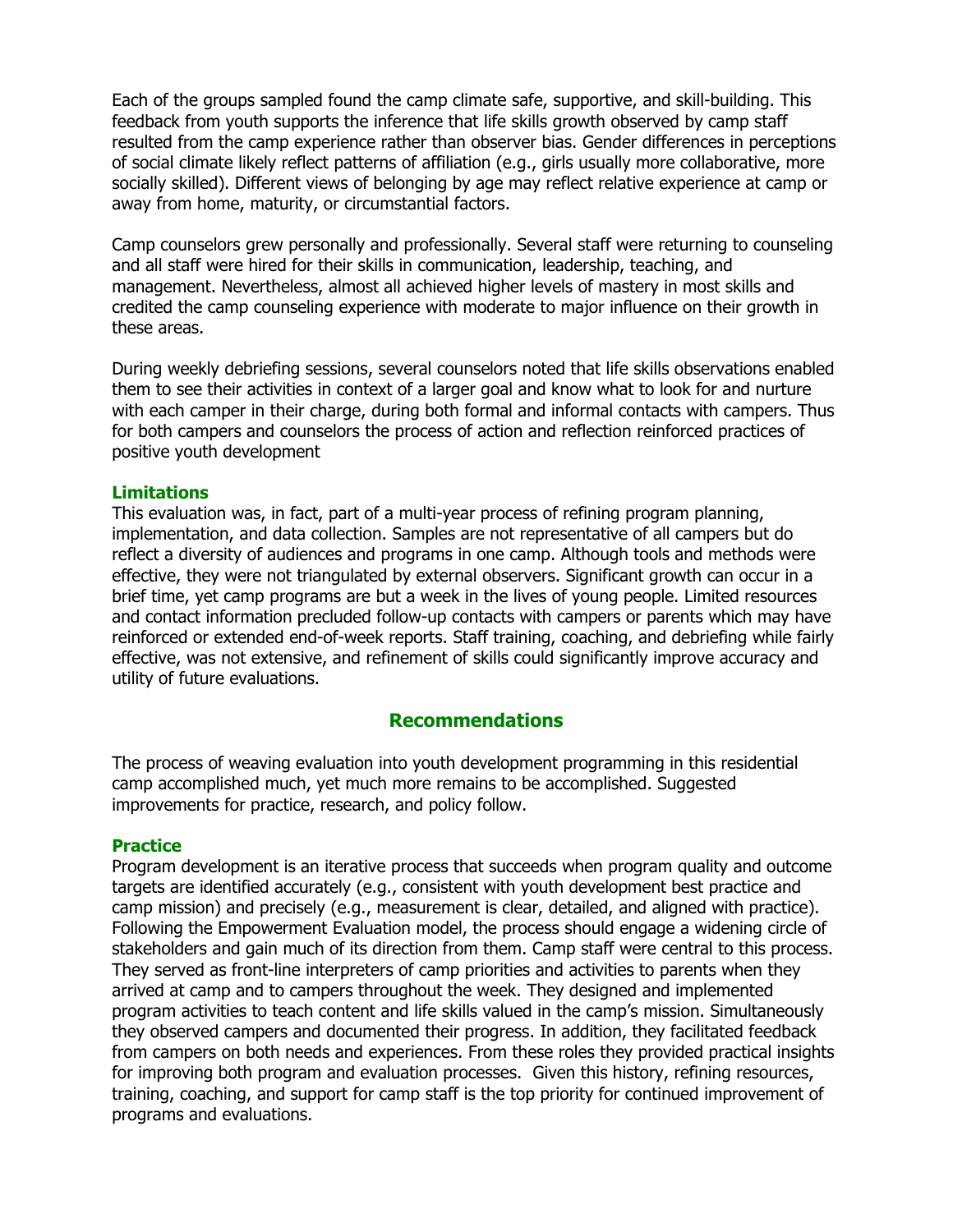Authentic assessments (e.g., Outdoor and Life Skills tools) and informal procedures (e.g., cabin conversation protocols) should be documented in greater detail. However, to avoid rigid application and facilitate creative use of tools, programs should invest heavily in training staff and engaging youth. Improvements in data collection such as automated registration and use of personal digital assistant devices (PDAs) would significantly improve just-in-time as well as long-term use of quantitative results. Cell phone cameras, Think pads, pre- or post-camp blogs could enhance gathering of qualitative data. Technology that reduces time and error in data recording and enables just-in-time results will greatly enhance staff efficiency and data utilization.

Addition of on-site external observers or multiple measures for key outcomes could enrich current results. For instance, youth self-assessments or feedback from parents or community youth leaders could add credence or clarification to authentic assessments.

However, perhaps the most important consideration for programming and evaluation is the balance of cost and benefit, especially since most camps last for only a week, aspire to relatively simple goals, and prioritize relationship and creativity. Based on the past three years' experience, extensive use of reflective or evaluative methods is best combined with documentation of a few critical indicators of value to specific stakeholders. In fact, a practical working knowledge of goal-setting, experimentation, and debriefing may be among the most worthwhile life skills that youth can learn experientially at camp or elsewhere.

#### Research

Insights and gaps identified by this study invite further investigation in a variety of youth programs and settings. Youth development professionals need to better understand the environments and interactive processes that facilitate growth and development in subject matter, self-awareness, and life skills. At the same time, researchers and practitioners need to better understand the types of outcomes that can be achieved in a brief program (e.g., one day to one week) and how those outcomes can be sustained. For instance, anecdotal comments from parents in prior years suggest that the camp experience may serve many purposes. Camps may be laboratories for learning skills not practiced elsewhere, such as water sports, environmental exploration, or hunter safety. In other cases, camp activities may be catalysts to learning or behavior changes such as using table manners or starting a horse club. For others, new friendships, self-awareness, or insights on life beyond one's hometown may set in motion patterns of maturation and relationship with lifelong effects. Some of these effects may be evident immediately while others may not be manifest to campers, staff, parents, or others until much later.

A more detailed examination is needed on the intersection between education and evaluation. The Empowerment Evaluation process and authentic assessment tools must be refined and tested under a variety of more rigorous conditions than was possible in this study. Another line of research might well examine how camp staff and campers make use of these processes in their subsequent learning and leadership. As technology tools become more affordable, researchers should examine their potential and limitations as youth development and as evaluation tools.

#### **Policy**

The processes and outcomes of this evaluation hold implications for youth programs, organizations, and funding agencies. Youth program directors and staff should develop logic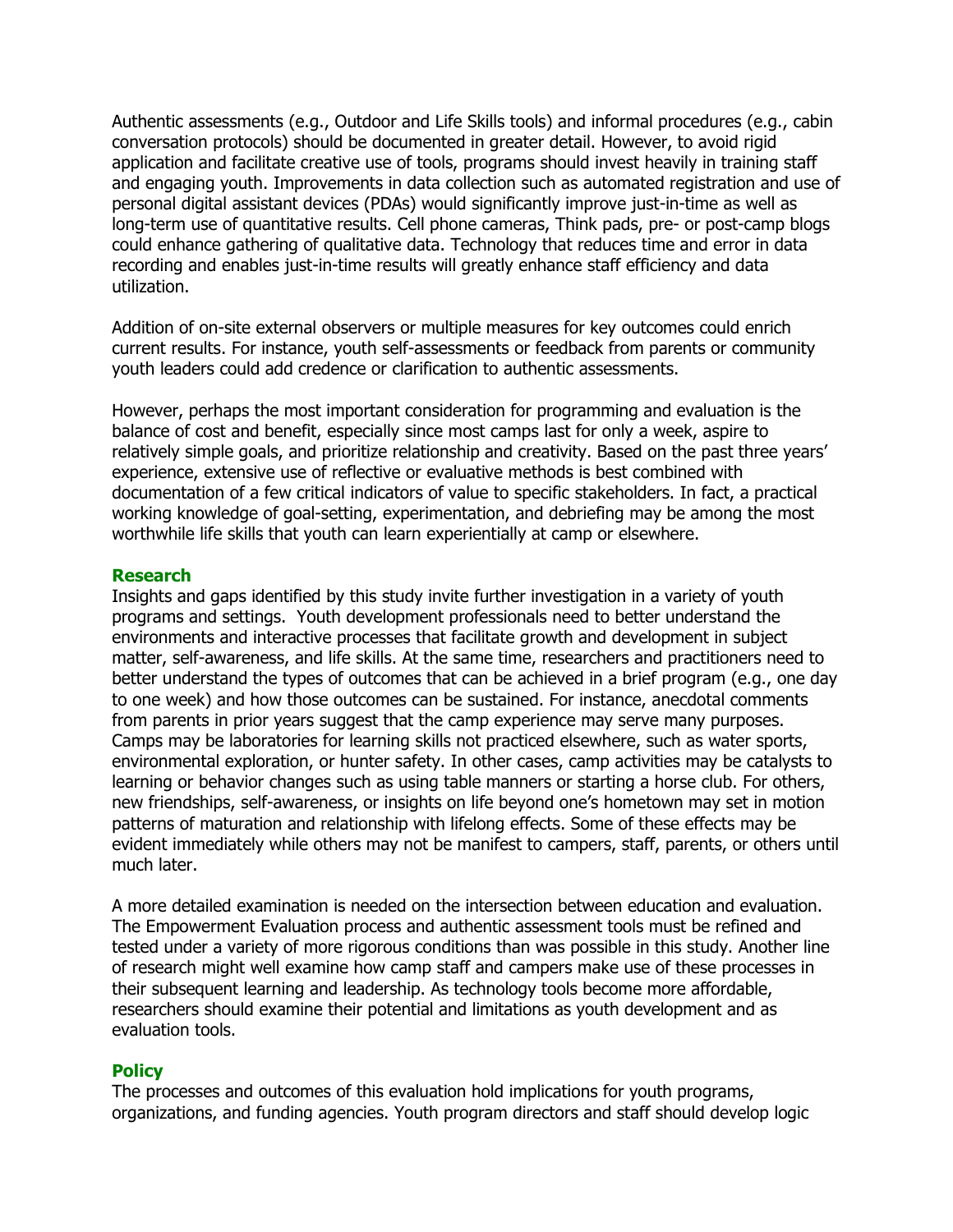models, lesson plans, and assessment tools with the help of evaluators long before the program season begins. Staff should be introduced to evaluation tools as methods to better understand and assist campers rather than as simply "reporting requirements" or "tests." At the organization level, investments in planning and training for program staff as well as support for data collection and reporting will likely yield higher quality programming as well as more reliable evaluation results. Professional organizations in youth development should place greater emphasis on empowerment evaluation methods since they are philosophically and practically consistent with youth development best practices.

Foundation and public funders should support development of processes that lead to quality climates. Like program staff, funders need to understand that developmental outcomes such as changes in self-awareness, self-discipline, and relationship skills may have more profound effects in the long-term than knowledge or skill gains. Funders must recognize the enormous potential of short-term programs to inspire, inform, or foster interaction, but also the limitations relative to year-round programs. Finally, as organizations and funders recognize the importance of integrating evaluation in education, they may be more likely to support investments in staff training and salaries and look beyond number-crunching as the only or best approach to demonstrating program benefits.

## **References**

American Camp Association. (2007). *Designing quality youth programs*. Indianapolis: American Camp Association. Retrieved online May 15, 2010 at www.acacamps.org/research/enhance/directions.php

American Camp Association. (2005a). *Directions: Youth development outcomes of the camp* experience. Retrieved online August 25, 2008 at www.acacamps.org/research/enhance/directions.php

American Camp Association. (2005b). *Innovations: Developmental supports and opportunities* of youths' experiences at camp. Retrieved online August 25, 2008 at www.acacamps.org/research/enhance/directions.php camp experience.

Bieleschki, D. (n.d.). Tips to help with your quality program improvement process. Retrieved online May 15, 2010 at www.acacamps.org/research/enhance/directions.php

Brandt, J., & Arnold, M.E. (2006). Looking back, the impact of the 4-H camp counselor experience on youth development: A survey of counselor alumni. Journal of Extension, 44(6). Article Number 6RIB1.

Eccles, J., & Gootman, J.A. (Eds., 2002). Community programs to promote youth development. Washington, DC: National Academy Press.

Fenichel, M., & Schewingruber, H.A. (2010). Surrounded by science: Learning science in informal environments. Washington, DC: National Research Council.

Fetterman, D. M., & Wandersman, A. (Eds.). (2005). *Empowerment evaluation principles in* practice. New York: Guilford Publications.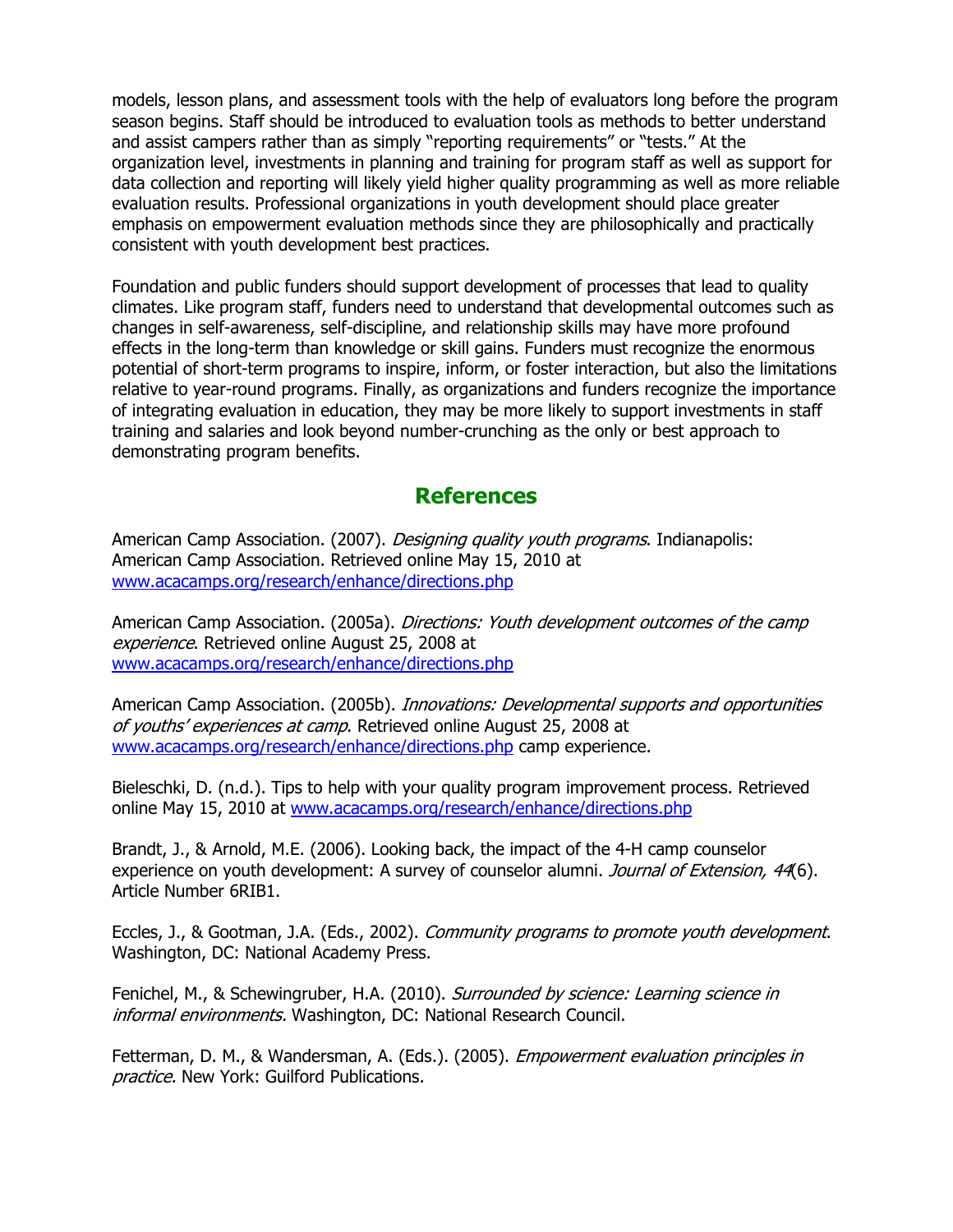Garst, B.A., & Bruce, F.A. (2003). Identifying 4-H camping outcomes using a standardized evaluation process across multiple 4-H educational centers. Journal of Extension, 41(3). Retrieved on May 15, 2010 at www.joe.org/joe/2003june/rb2.shtml.

Garst, B., & Johnson, J. (2005). Impacts of residential camp counseling on adolescent leadership skill development. *Journal of Extension, 43*(5). Article Number 5RIB5.

Henderson, K.A., Bialeschki, M.D. & James, P.A. (2007). Overview of camp research. *Child and* Adolescent Psychiatric Clinics of North America 16, 755-767.

Henderson, K.A., Bialeschki, M.D., Thurber, C., Schueler, W.L., & Marsh, P. (2007). Components of camp experiences for positive youth development. Journal of Youth Development, 3(1) http://wwwnae4ha.org/directory/jyd

Joint Committee on Standards for Educational Evaluation. (1994). *Program evaluation* standards. Second edition. Newbury Park, CA: Sage.

Klem, M.D., & Nicholson, D.J. (2008). Proven effectiveness of Missouri 4-H camps in developing life skills in youth. *Journal of Youth Development, 2*(3). Article 0803RS003.

Kress, C. (2004). Essential elements of 4-H youth development. Retrieved online at www.national4-hheadquarters.gov/library/elements.pdf

Loeser, D.M., Bailey, S.J., Benson, R.L., & Dean, M.Y. (2004). Measuring impacts with young audiences: Adapting a life skills instrument for use with third- to fifth-grade youth. Journal of Extension, 42(4). Article Number 4RIB1.

Powell, G.M. (2003). Research notes: Youth development at summer camp. *Camping Magazine*, 76(3), 8-10.

Rennert-Ariev, P. (2005). A theoretical model for the authentic assessment of teaching. Practical Assessment, Research, and Evaluation. Practical Assessment, Evaluation, and Research, 10(2), 1-11.

Silliman, B. (2009). NC 4-H Camps: A Snapshot, NC Extension Report. Raleigh, NC: North Carolina Cooperative Extension Service. Pub.No. 4-HEVAL-R002W, 2009.

Silliman, B. (2008). Taking Congress home: Effects of NC 4-H Congress on Youth behavior and interaction. Journal of Youth Development, 3(3). Article 0803PA001.

Theokas, C., Almergi, J.B., Lerner, R.M., Dowling, E.M., Benson, P.L., Scales, P.C., & vonEye, A. (2005). Conceptualizing and modeling individual and ecological asset components of thriving in early adolescence. Journal of Early Adolescence, 25(1), 113-143.

Thurber, C.A., Scanlon, M.M., Scheuler, L., & Henderson, K.A. (2007). Youth development outcomes of the camp experience: Evidence for multidimensional growth. Journal of Youth and Adolescence, 36, 241-254.

© Copyright of Journal of Youth Development ~ Bridging Research and Practice. Content may not be copied or emailed to multiple sites or posted to a listserv without copyright holder's express written permission. However, users may print, download or email articles for individual use.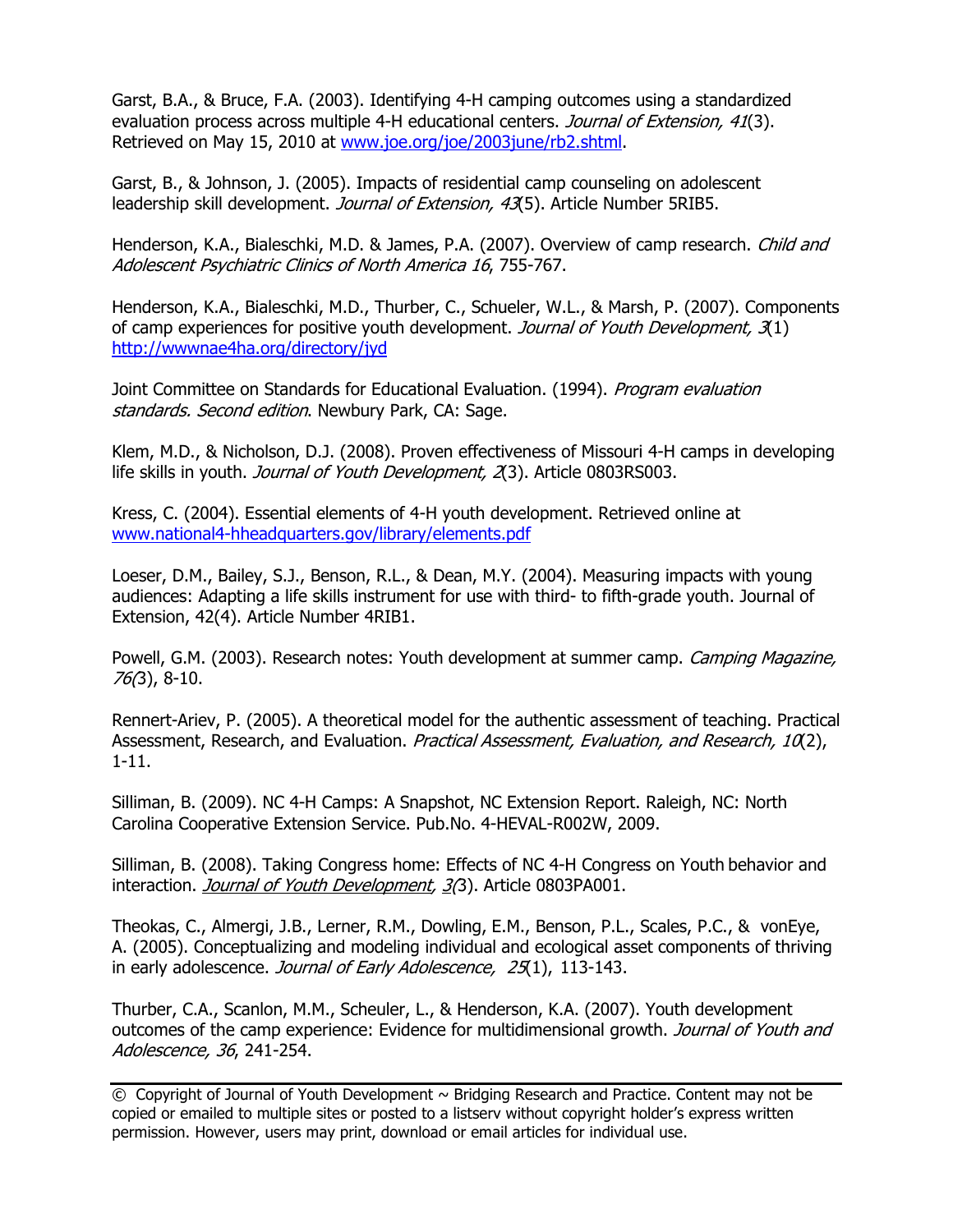## Appendix A: NC 4-H Youth Program Climate Survey, Residential Camps

| Name: | Date: | Cabin: |
|-------|-------|--------|
|       |       |        |

For each item below, mark the word that fits your experience at this 4-H camp. Use the following scale: (A) Strongly Disagree; (B) Disagree; (C) Agree; (D) Strongly Agree. You have the option to skip any question or section if you choose. Your thoughtful answers will help improve this program.

|                                                                                             | <b>STRONGLY</b> | DISAGREE DISAGREE AGREE |                | <b>STRONGLY</b><br><b>AGREE</b> |
|---------------------------------------------------------------------------------------------|-----------------|-------------------------|----------------|---------------------------------|
| 1. I felt safe from being hurt or injured                                                   | A               | B                       | С              | D                               |
| 2. I was embarrassed or put down<br>3. Activities promoted healthy habits                   | A<br>A          | B<br>B                  | C<br>C         | D<br>D                          |
| 4. Adults listened to what I had to say                                                     | A               | B                       | С              | D                               |
| 5. I felt comfortable going to adults for advice                                            | A<br>A          | B<br>B                  | С<br>C         | D<br>D                          |
| 7. Conflicts between people were a problem                                                  | A               | B                       | С              | D                               |
| 8. I learned to work with others as a team                                                  | A               | B                       | С              | D                               |
| 9. Serving others and volunteering was important                                            | A               | B                       | $\mathsf{C}$   | D                               |
|                                                                                             | A               | B                       | С              | D                               |
| 11. All kinds of kids were welcomed                                                         | A               | B                       | С              | D                               |
| 12. I learned to accept differences in others                                               | A               | B                       | $\overline{C}$ | D                               |
| 13. Activities taught me to develop a plan                                                  |                 |                         |                |                                 |
|                                                                                             | A               | B                       | C              | D                               |
| 14. I was challenged to think and build skills<br>15. There were opportunities to learn new | A               | B                       | $\mathsf{C}$   | D                               |
|                                                                                             | A               | B                       | C              | D                               |
| 16. I felt that I could make a difference                                                   | A               | B                       | C              | D                               |
| 17. I was encouraged to take responsibility<br>18. Perfect performance was more important   | A               | B                       | C              | D                               |
| than learning from mistakes                                                                 | A               | B                       | C              | D                               |
| 19. Rules and expectations were clear                                                       | A               | B                       | С              | D                               |
| 20. Discipline was not too strict, not too loose                                            | A               | B                       | С              | D                               |
| 21. Activities were just right for my age                                                   | Α               | B                       | C              | D                               |
| 22. I gained a broader view of 4-H<br>23. I gained a broader view of the world              | A               | B                       | C              | D                               |
| 24. Activities were related to issues in                                                    | A               | B                       | C              | D                               |
| my club, my family, my community                                                            | A               | B                       | C              | D                               |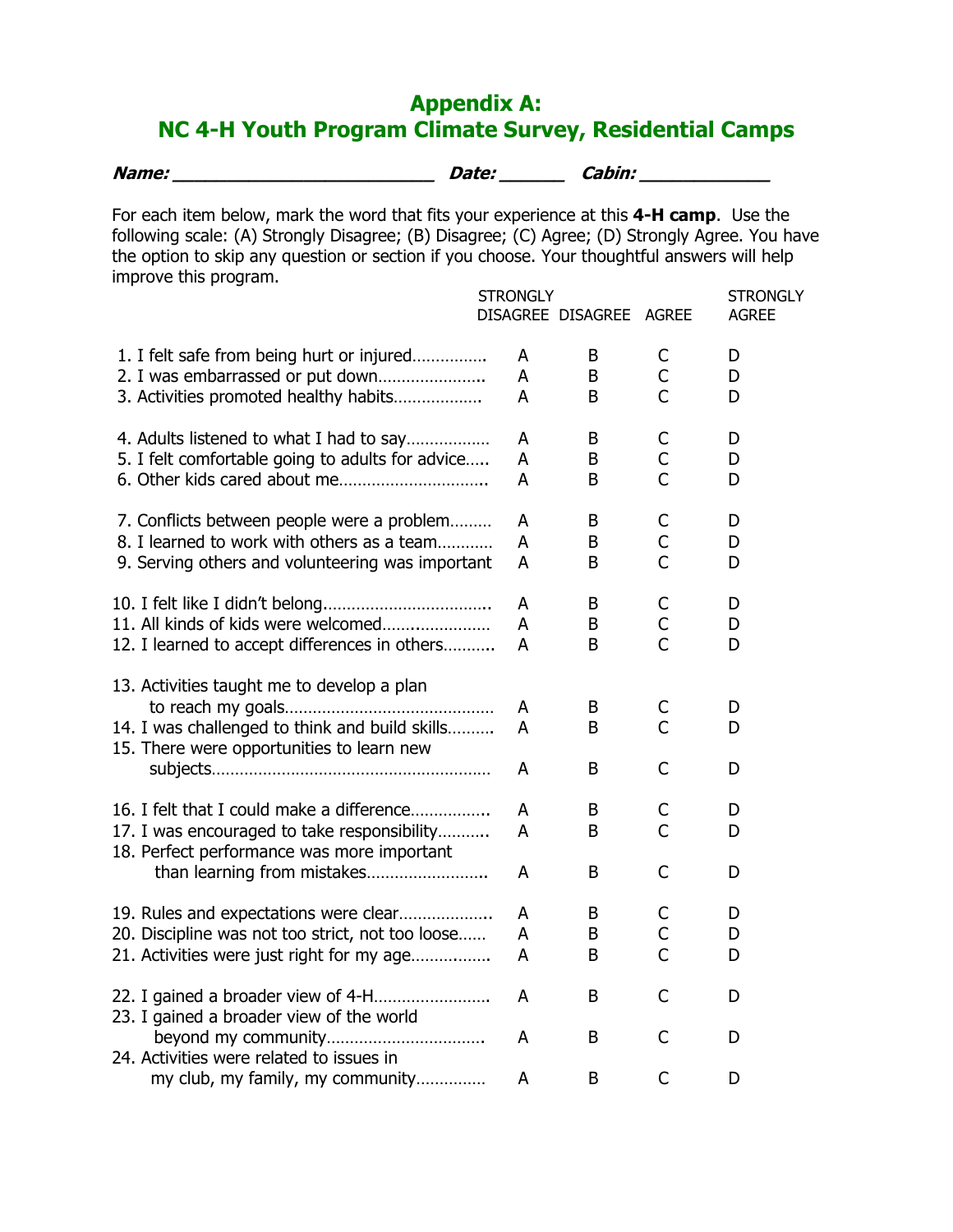| This week                                       | <b>STRONGLY</b> | DISAGREE DISAGREE AGREE | <b>STRONGLY</b><br><b>AGREE</b> |
|-------------------------------------------------|-----------------|-------------------------|---------------------------------|
|                                                 |                 |                         |                                 |
|                                                 | A               | в                       |                                 |
| 26. I gained more confidence in myself          | А               | B                       |                                 |
| 27. I became more responsible for myself        | А               | Β                       |                                 |
|                                                 | А               | B                       |                                 |
| 29. I decided to do more in 4-H during the year |                 | в                       |                                 |
| 30. Is an experience I would recommend          |                 |                         |                                 |
| to friends.                                     |                 |                         |                                 |

Thank you for participating in this survey and helping 4-H *make the best better.*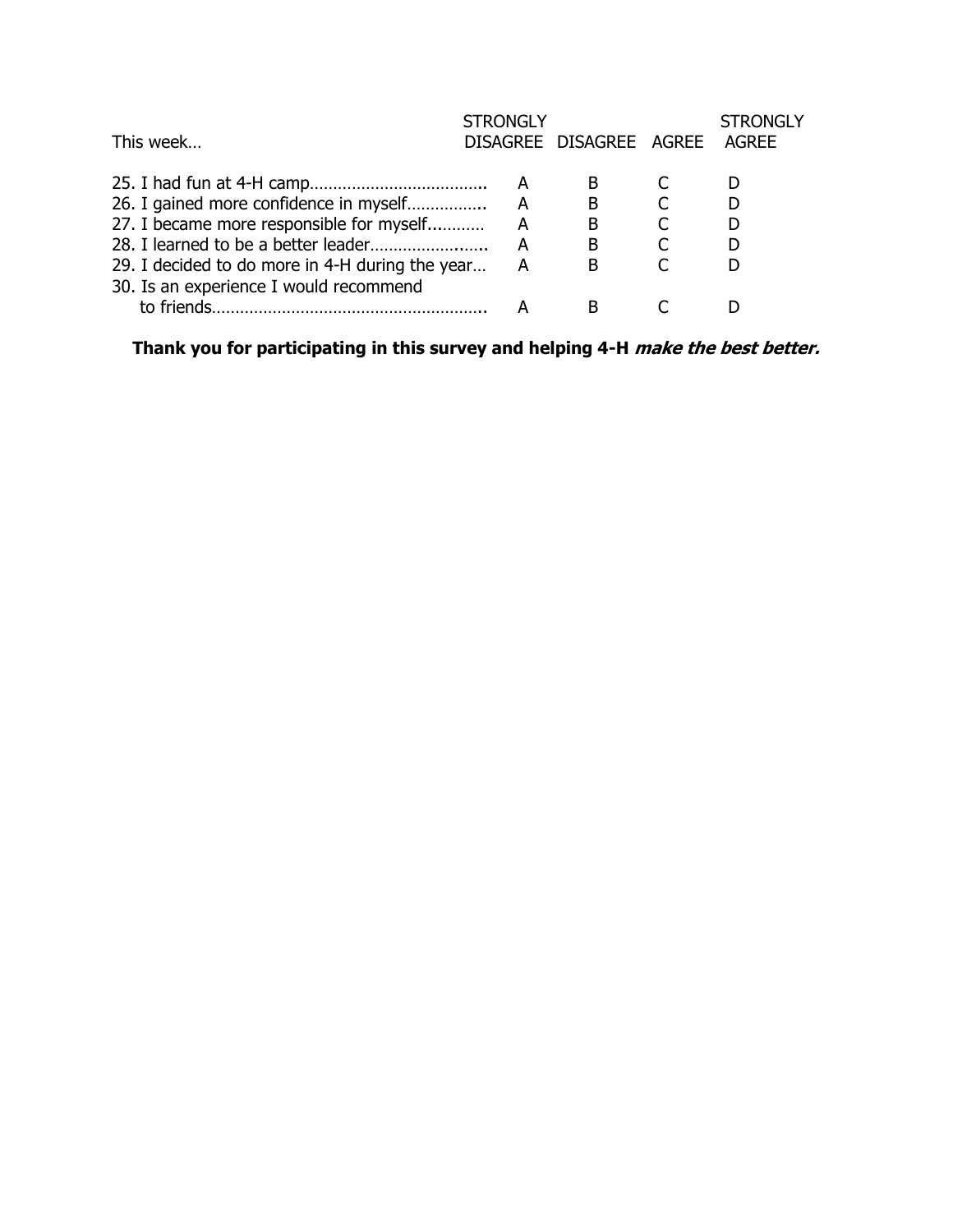## Appendix B: NC 4-H Camp Staff Skills Survey

Name: \_\_\_\_\_\_\_\_\_\_\_\_\_\_\_\_\_\_\_\_\_\_\_\_\_\_ Date: \_\_\_\_\_\_\_\_\_

#### Camp Staff Skills -End-of-Camp Self-Assessment-

Rate yourself on the following skills related to camp work, using the following scale:

- (A) Novice: Learning and beginning to practice roles and skills under guidance;
- (B) Associate: Able to perform simple tasks on own or assist others in complex situations;
- (C) Master: Able to handle most situations on own;
- (D) Mentor: Able to train or coach others.

You have the option to skip any question or section if you choose. Your thoughtful answers will help improve this program.

|                                                     |   | <b>ASSOCIATE MENTOR</b> |  |               |  |
|-----------------------------------------------------|---|-------------------------|--|---------------|--|
|                                                     |   |                         |  |               |  |
| <b>NOVICE</b>                                       |   |                         |  | <b>MASTER</b> |  |
| 1. Listening to youth with understanding            | A | B                       |  | D             |  |
| 2. Communicating clearly with peers                 | A | B                       |  | D             |  |
| 3. Communicating effectively with supervisors       | A | B                       |  | D             |  |
|                                                     | A | B                       |  | D             |  |
|                                                     | A | B                       |  | D             |  |
| 6. Teaching or mediating conflict resolution        | A | B                       |  | D             |  |
|                                                     | A | B                       |  | D             |  |
|                                                     | A | B                       |  | D             |  |
|                                                     | A | B                       |  | D             |  |
| 10. Working effectively as a team member            | A | B                       |  | D             |  |
|                                                     | A | B                       |  | D             |  |
|                                                     | A | B                       |  | D             |  |
| 13. Decision making to foster program effectiveness | A | B                       |  | D             |  |
| 14. Self-discipline in completing responsibilities  | A | B                       |  | D             |  |
| 15. Problem solving related to responsibilities     | A | B                       |  | D             |  |